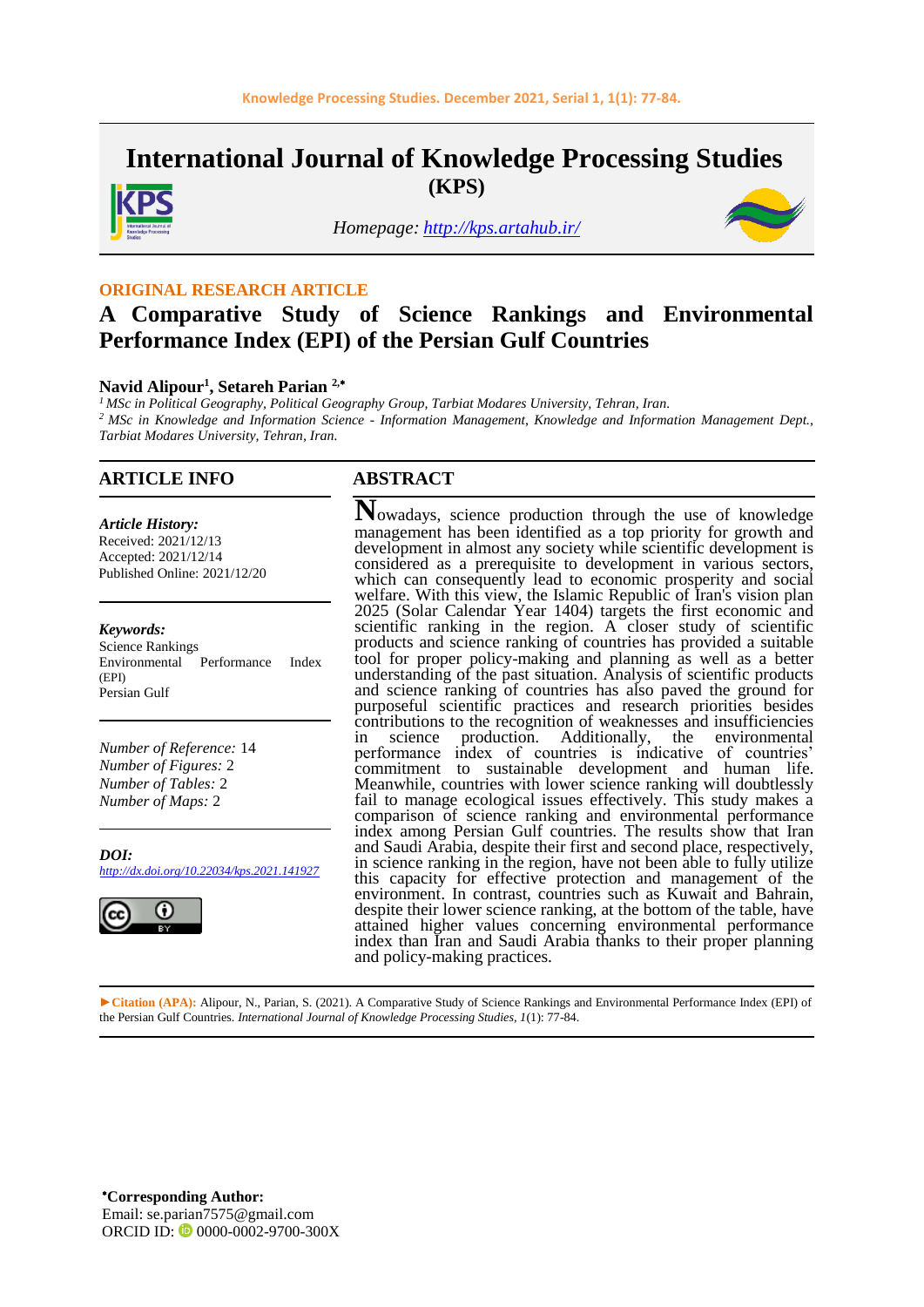# **1. Introduction**

In the present era, information and effective access to it is one of the key elements of progress and development, so that almost all processes in countries, particularly the process of science production, rely mainly on access to information.

Rapid advances in information and communication technology and the possibility of faster and wider access to the world of information have also opened new horizons for professionals and government officials (Farahani, 2009: 16).

Considering knowledge as a resource in organizations has led to the emergence of a new field of knowledge management in information systems in many countries. These developments clearly show that knowledge in various forms is an asset and human capital can lead to scientific productions in various fields if used properly (Allen, 2002: 31).

Therefore, knowledge management can be defined as a systematic process that uses the right combination of information technology and human interaction to identify, manage and share a country's information assets and ultimately produce new science. One of the obstacles to the effective use of knowledge in countries is that the necessary and adequate information is not provided to the appropriate applicants. However, advances in emerging knowledge management (KM) have made it possible for organizations to provide the right information for the right person at the right time (Wernick, 2002: 7).

Therefore, the participation of different sectors in the processes of innovation and knowledge management can trigger effective steps to improve the scientific standing of a country. Another salient function for the application of knowledge management in various organizations in countries is deemed to be the rapid adoption to changes in the environment and the given context (Pouyanzadeh and Zahedi, 2016: 214).

The quality of the environment is also very important in countries. One of the human's most important achievements in rationalizing environmental issues is to identify activities that might bear harmful consequences in the future. Many intellectuals believe that if the man gains effective knowledge for sustainable development in the environment, and does his best to apply that knowledge, he will have registered his greatest discovery and invention records in the world and this will not happen without the proper management of the knowledge (Sohrabi and Bagherian, 1394: 208). Nowadays, knowledge is increasingly considered as one of the essential components of success in the world, and specific examples of its manifestations, usefulness and role, especially in the field of environmental management have been demonstrated in countries (Boiral, 2002: 302).

Multiple factors such as population growth and development with unbalanced distribution patterns, diversified lifestyles and inappropriate human interplay with the physical environment have endangered human habitat at local, regional, national and international levels. These risks can be manifested in three dimensions: "resource depletion", "resource exploitation" and "environmental pollution", which can in turn lead to rivalry and confrontation between different parties and political actors at national and transnational levels. Environmental geopolitics is sometimes interpreted as environmentalism or green geopolitics, and some may also consider it synonymous with resource geopolitics (Hafeznia, 1396: 137-135).

When we want to examine the existing explicit and implicit knowledge with the aim of improving the environmental performance in a country, the issue of "environmental knowledge management" is raised (Sepahvand, 2012: 139). In fact, the integration of environmental goals with knowledge management tools leads to the creation of an Environmental Knowledge Management (EKM) system. This system uses the existing knowledge in the organization and thus reduces information barriers, to improve environmental performance. Therefore, the question that arises here is whether EKM systems align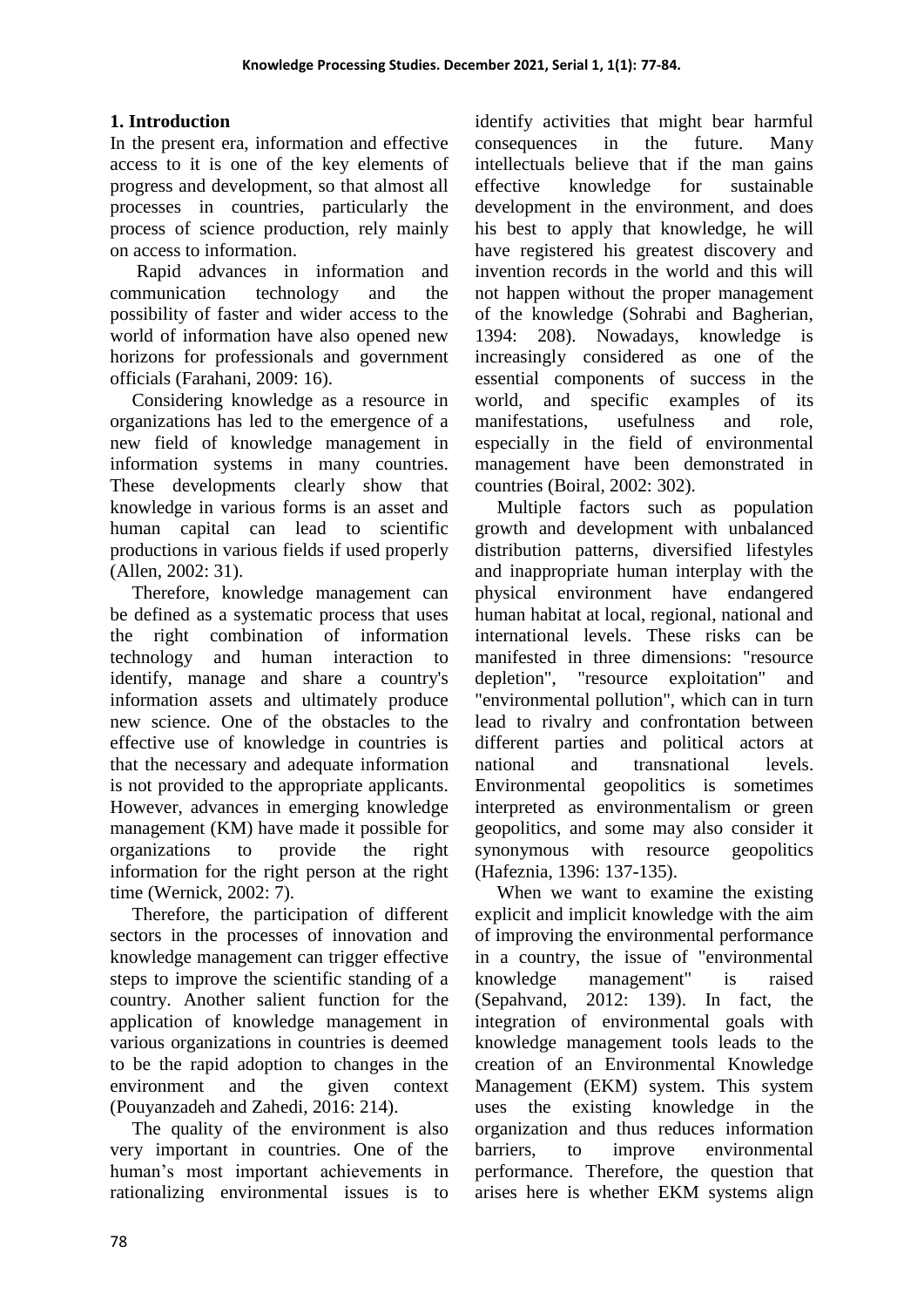the environment with other existing forces? Will these forces contribute effectively to the process of new scientific productions (in various fields, including the field of environment)? In what areas and by what methods can the development of EKM systems be implemented to improve the scientific state of a country? (Wernick, 2002: 8). In the continuation of this article, we will introduce the Persian Gulf region and then we will review and compare the Science Ranking as well as the Environmental Performance Index of the countries in this region.

## **2- Method**

The present study analyzes the environmental performance of the Persian Gulf countries and compares the results with these countries' scientific potentials. Relying on expert views in the fields of geopolitics and information management, this article focuses on the indicators of environmental performance and the ability of the Gulf countries to produce scientific texts while attempts are made to establish a comparative study in this field.

This study, defined under a scientometric type, is applied in terms of purpose that examines the quality of scientific products and environmental performance indicators in the Gulf region. In this research, attempts have been made to collect the required information to accurately describe the phenomenon under study, leading ultimately to a comparative analysis. Due to the nature of the study, the population data comprises two categories: Science Ranking and Environmental Performance Index of Persian Gulf countries. For the first category, data were collected from 240 countries based on the classification of Simgo citation database and the second category, EPI index of 8 Gulf countries were examined.

Also, the data from the related population were compared with each other and the results provide a comprehensive comparative pattern of the environmental performance and scientific potentials of the countries in the region. In terms of data collection, the study enjoys an integrative approach, which analyses the data from 8 Persian Gulf countries during the year 2020.

It should be noted that in this study, to determine the countries' science ranking in the region, instead of their ranking in the world and the region, the number of citable documents produced by each country has been used as the main criterion, which is deemed to provide a more precise image of their scientific standing.

## **3- Findings**

## *3-1- Ecology of the study setting*

The Persian Gulf region is surrounded by eight coastal states, from north to south, respectively: Iran, Iraq, Kuwait, Saudi Arabia, Bahrain, Qatar, the United Arab Emirates and Oman. Iran is the most populated gulf country while Saudi Arabia is the largest country and Bahrain is the smallest and least populated country in the region (Asadi, 2014: 213).

This region is basically important because of the existence of rich oil resources in the Persian Gulf and its surroundings. Due to its importance and applications in many cases such as the energy supply, as the main important driving force of industries and transportation vehicles, and the raw material for the production of many basic goods, oil has played a very important role in the military, political and economic developments in the world (Elahi, 1384: 26).



*Map 1.* Persian Gulf Countries (drawing by authors)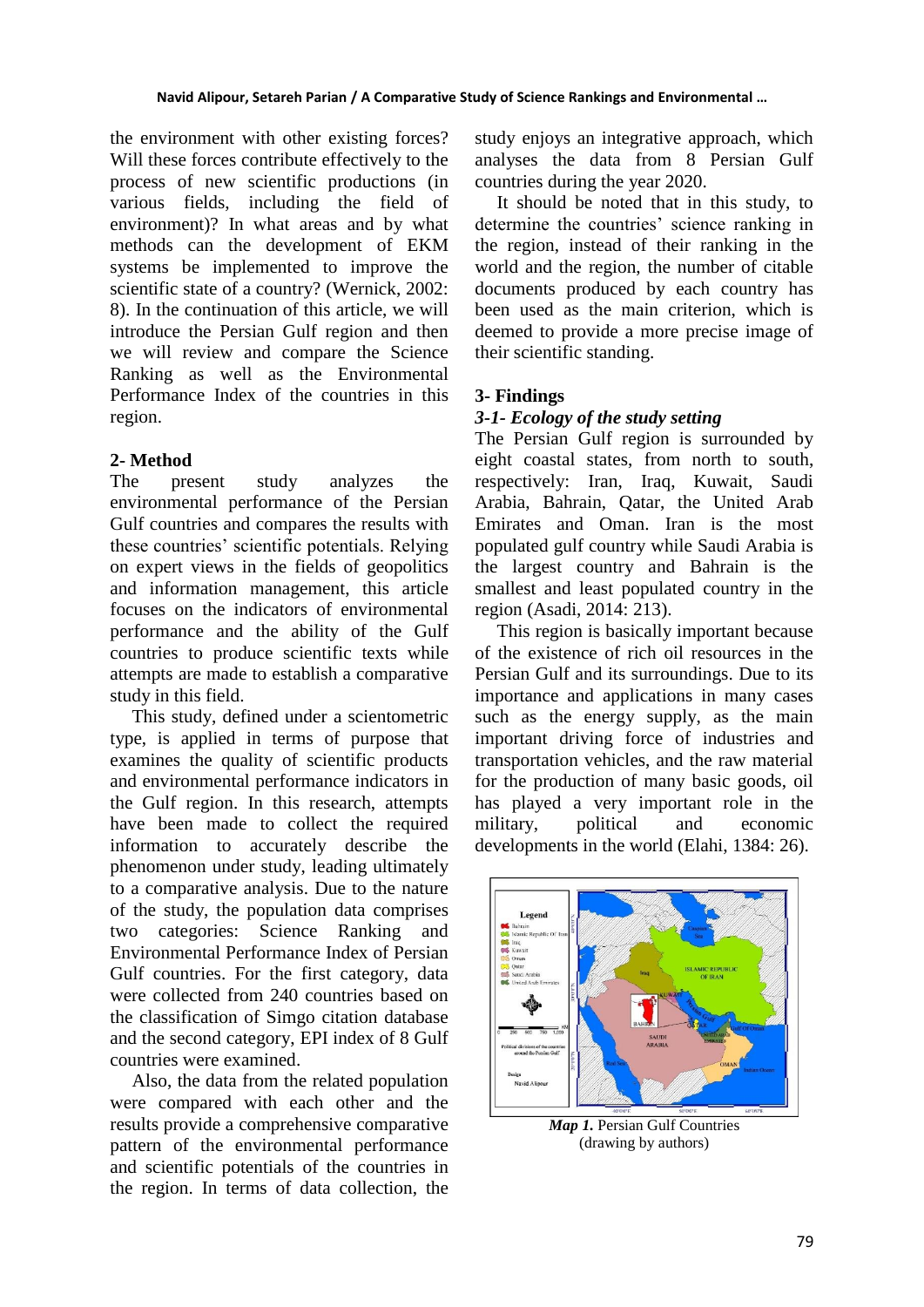#### *3-2-Science Rankings of the Persian Gulf Countries*

Among knowledge management studies in Iran, those involving components of knowledge management have provided more valid results in explaining the state of science and technology and the scientific competitiveness of the country. Therefore, the need to use the components of knowledge management to determine the science ranking of Iran in comparison with other countries in the region for more effective policy is felt and this is an accepted view in the emerging science of knowledge management (Genavi and Shahmoradi, 1398: 80).

To determine the Science Ranking of the countries in the region, it is necessary to analyze the scientific products of these countries and the number of citations of these products. The SCImago Journal Rank Index, or SJR for short, is a new index and one of the most comprehensive in the Simgo rating system. The SJR is a measure of the scientific impact of scientific journals that simultaneously assesses the number of citations to articles in a journal as well as the validity of citation articles. In fact, SJR is a numerical value that represents the average number of citations to countries' scientific output. In the following, based on the information obtained from this index, we will compare the ranking of the countries in the Persian Gulf region in terms of the production of scientific documents in 2020.

| Country                                   | World | <b>Regional</b> | <b>Citable</b>   |
|-------------------------------------------|-------|-----------------|------------------|
|                                           | Rank  | Rank            | <b>Documents</b> |
| Iran                                      | 16    |                 | 69754            |
| Saudi Arabia                              | 25    | 2               | 36301            |
| Iraq                                      | 45    | 3               | 18711            |
| <b>United Arab</b><br>Emirates            | 52    | 4               | 10079            |
| Oatar                                     | 67    | 5               | 5081             |
| Oman                                      | 80    | 6               | 2543             |
| Kuwait                                    | 83    | 7               | 2345             |
| <b>Bahrain</b>                            | 100   | 8               | 1066             |
| https://www.scimagojr.com/countryrank.php |       |                 |                  |

*Science Rankings of Persian Gulf Countries in 2020*

Table1 shows the data on the status of scientific production in the Persian Gulf countries in 2020. This table presents the data including the number of scientific documents produced, number of citable documents, number of citations from citable documents, and the like in the 8 Persian Gulf countries in terms of their regional and world rankings.

With a brief look at Figure 1, the ranking of each country studied in this article is clearly understood in terms of the amount of scientific production in the world. The data collected from the SJR index, showed that in the world science ranking, Iran ranked 16th and Bahrain ranked 100th, which represent the first and last places in the gulf region science ranking, respectively.



*Figure1***.** Persian Gulf Countries 2020 Science Rankings in the World

Figure 2 specifically reveals the scientific status of Persian Gulf countries and shows where each country stands in the region in 2020 in terms of the production of citable documents, the number of citations to these documents, etc. By looking at the following chart, it is clear that among the countries in the region, Iran has the highest rank in the field of production of scientific documents and Bahrain is in the lowest state.

**Table1.**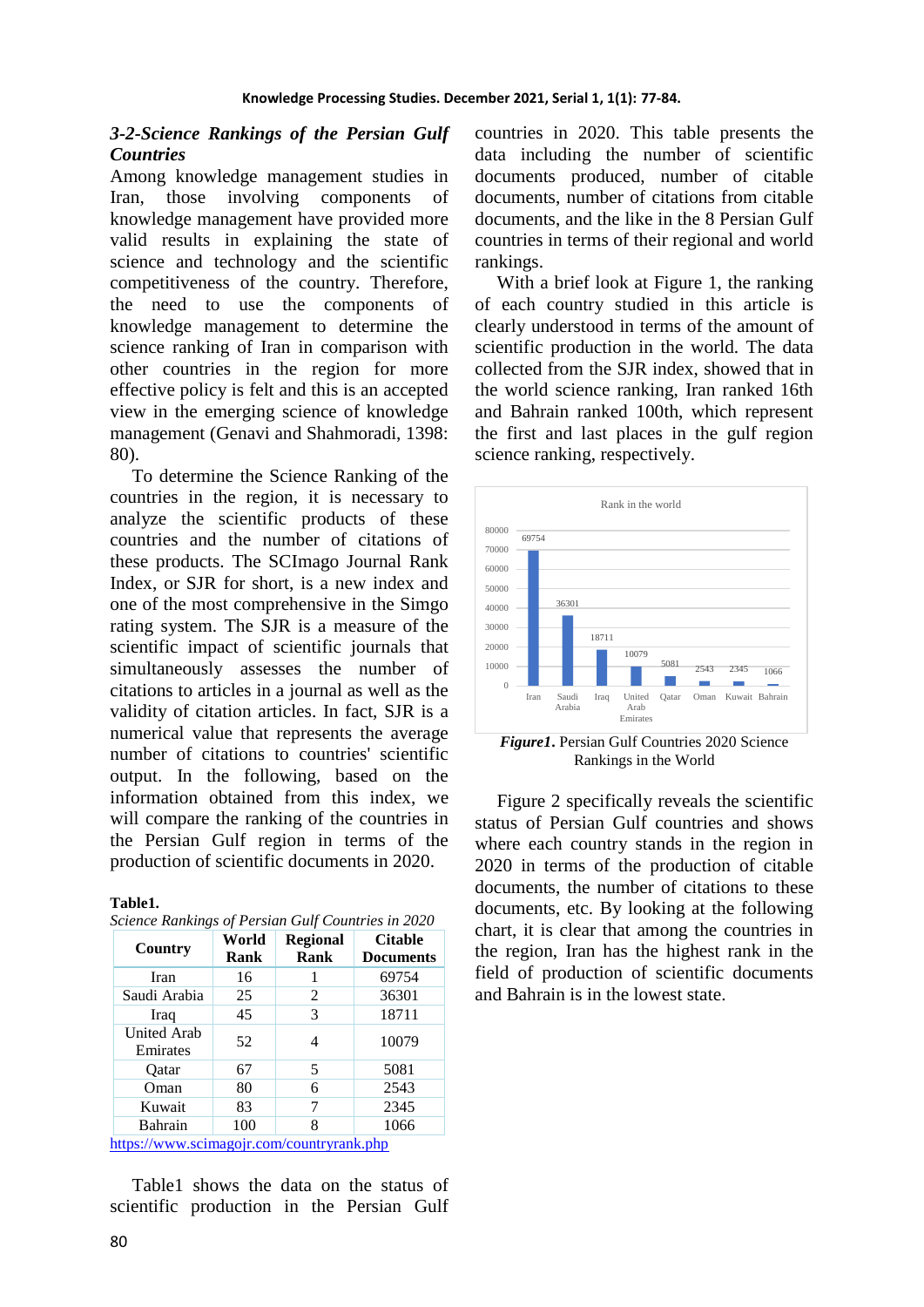#### **Navid Alipour, Setareh Parian / A Comparative Study of Science Rankings and Environmental …**



*Figure 2.* Persian Gulf Countries 2020 Science Rankings in the Region

### *3. Environmental performance index of the Persian Gulf countries*

The EPI index is based on two central environmental policies: environmental health, which measures environmental stresses on human health, and ecosystem vitality, which measures ecosystem health and natural resource management. The index is estimated using 22 indicators that are reflected in several policy categories. These policy categories include the following 10 items:

- 1. Environmental health
- 2. Water (its effects on human health)
- 3. Air pollution (its effects on human health)
- 4. Air pollution (environmental effects)
- 5. Water resources (environmental effects)
- 6. Biodiversity and habitat
- 7. Forest
- 8. Fisheries
- 9. Agriculture
- 10. Climate change and energy

Man's ability to preserve his living space or to destroy its landscapes reflects the fact that man is an important factor in the construction, destruction, composition and disruption of biological realms. Protecting the environment and providing a healthy and peaceful environment for human beings has necessitated the presentation of many programs and initiatives by governments, organizations, groups and individuals. The ranking of the countries in the Persian Gulf region according to the EPI index in 2020 is shown in Table 2.

#### **Table1.**

```
Persian Gulf Country Rankings Based on EPI 2020
```

| Country                    | Global<br>Rank | <b>Regional</b><br>Rank | <b>Index Score</b><br>(out of $100$ ) |
|----------------------------|----------------|-------------------------|---------------------------------------|
| United<br>Arab<br>Emirates | 42             | 1                       | 55.6                                  |
| Kuwait                     | 47             | 2                       | 53.6                                  |
| Bahrain                    | 56             | 3                       | 51                                    |
| Iran                       | 67             | 4                       | 48                                    |
| Saudi<br>Arabia            | 90             | 5                       | 44                                    |
| Iraq                       | 106            | 6                       | 39.5                                  |
| Oman                       | 110            | 7                       | 38.5                                  |
| Oatar                      | 122            | 8                       | 37.1                                  |

[https://epi.yale.edu/epiresults/2020/component/epi.](https://epi.yale.edu/epiresults/2020/component/epi)

The EPI index is set from zero to 100, where a score of 100 represents the best and zero shows the worst environmental condition in a country. In the 2020 EPI rankings, Denmark with a score of 82.5, Luxembourg with 82.3, Switzerland with 81.5 and the United Kingdom with 81.3 round out the top five countries. Among the Persian Gulf countries, the average score is 45.9 out of 100, which indicates a low level of EPI in the region. Map No. 2 shows the EPI ranking of countries in the gulf region.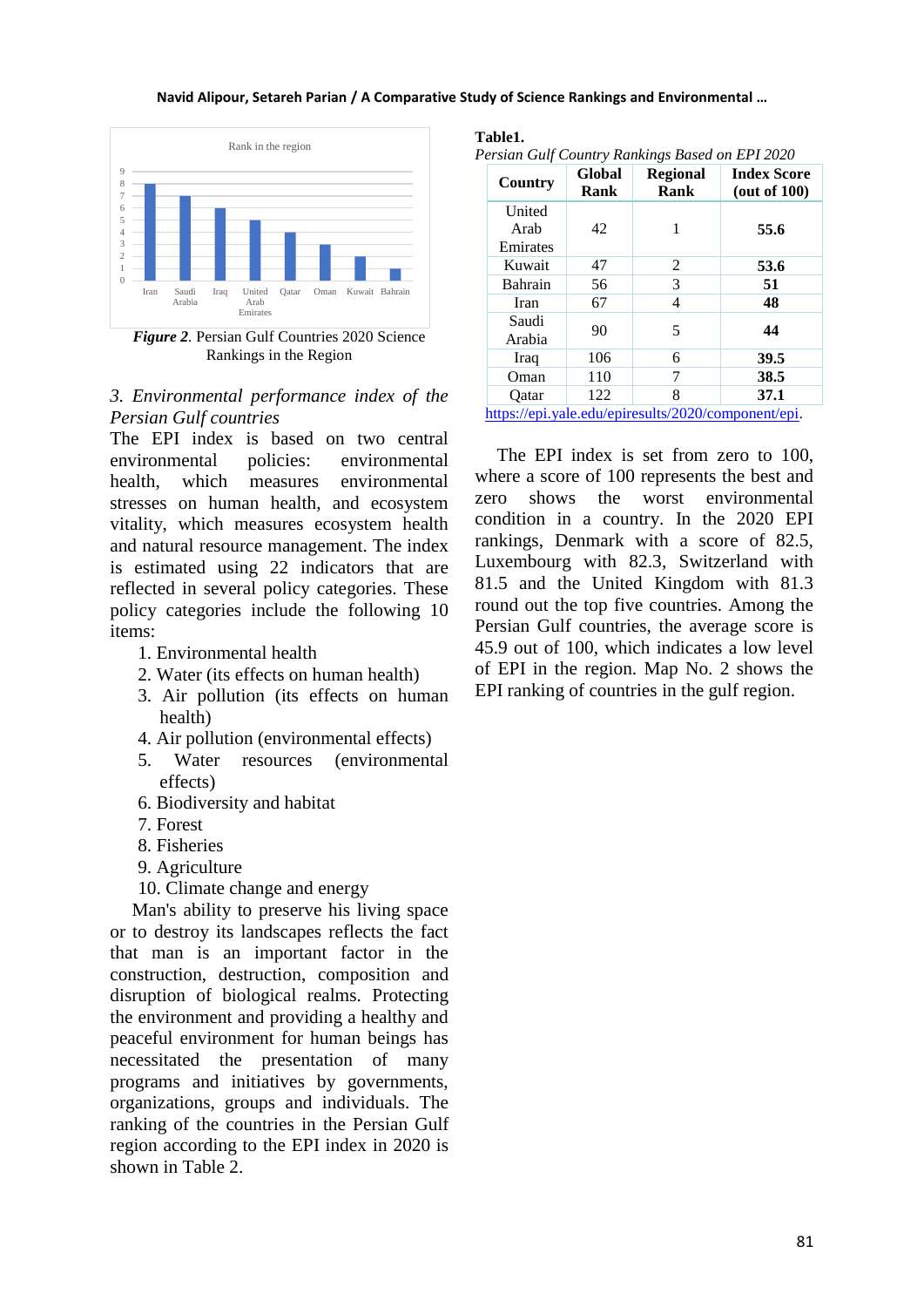

*Map 2.* EPI Rankings of the world countries in 2020 [https://epi.yale.edu/downloads/epi2020report20210112.pdf.](https://epi.yale.edu/downloads/epi2020report20210112.pdf)

Some of the reasons for the poor environmental performance of the countries in the Gulf region can be listed as follows:

- 1. Weak cultural understanding of environmental protection;
- 2. Individual-oriented environmental management;
- 3. Poor or lack of civil environmental institutions in the Middle East**.**

It is important to note that environmental conflicts and crises are not limited to the relationship between governments and countries. There is also competition, conflict, and strife within countries and across ethnic, indigenous, or local groups for scarce resources or biological foundations such as water, soil, space, energy, mines, pastures, and other resources. Therefore, considering the importance of biological foundations, natural and human resources and capital, to maintain ecological balances and sustainable development, as well as its close relationship with security, political issues and competition between human groups and political actors, especially governments seems necessary (Hafeznia, 1396: 137).

Economic development requires considering both the use of resources for production and its consequence- the production of waste, above all, the production of greenhouse gases, which is one of the most important consequences of globalization in the present century (Everett and others, 2010: 16).

The growing trend of environmental degradation is creating new global requirements for governments in the field of environmental cooperation and will lead to convergence that pursues the following goals: 1. Identifying key links between globalization and the environment; 2. Identifying problems and multilateral international agreements in the field of finance, investment, and intellectual property rights that affect environmental sustainability; 3. Prioritize reviewing policies that affect multilateral economic agreements. In this way, we will be able to analyze the incentives that implicitly play a role in policy-making criteria for trade and investment and also affect environmental sustainability (Alizadeh and Pishgahifard, 1390: 114).

In recent years, efforts to reach international agreements on a large list of global environmental issues have accelerated, signaling an understanding that global environmental degradation is a real threat to all nations and peoples of the world. Agreements on population control, reducing greenhouse gas emissions, preserving and preventing the destruction of tropical rainforests, controlling ocean pollution, and protecting endangered species are all necessary (Botkin and Keller, 2007: 601).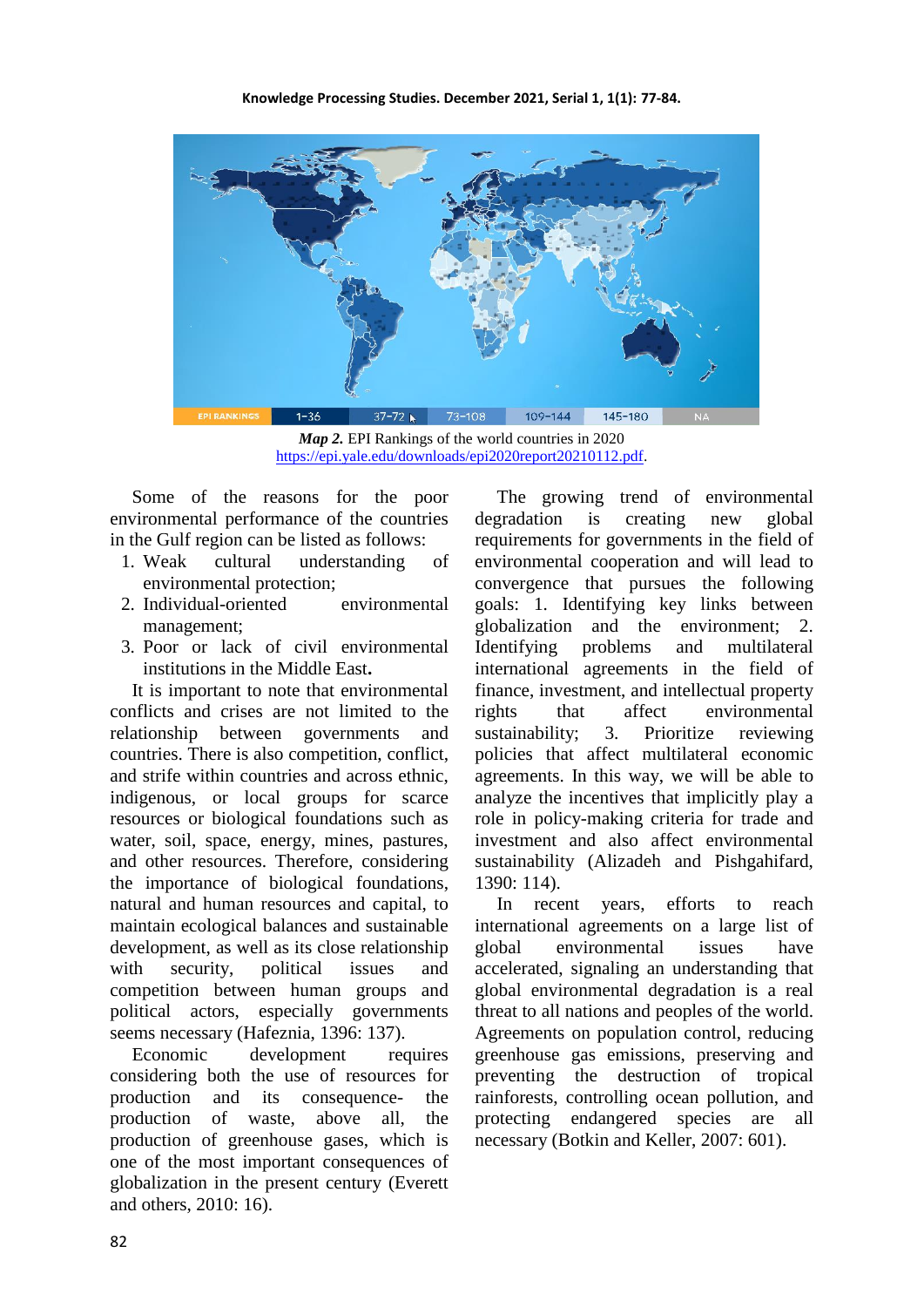# **4 – Conclusion**

With the independence of the countries on the southern shores of the Persian Gulf in 1971, the region has witnessed many regional and trans-regional treaties and agreements, many of which have been formed for the economic interests of these countries and security considerations. In the meantime, environmental issues and fighting against environmental challenges and threats in the region are what which have not been at the center of attention. Although these countries have considerable economic potentials and ability for environmental management to reduce the risks, environmental performance statistics are indicative of unfavorable conditions and performance of the countries in the Persian Gulf region.

In the meantime, there is a contradiction regarding the countries' scientific potentials and their science ranking, being that countries with more favorable scientific states are expected to have more appropriate environmental performances. However, the correlation between the countries' science rankings and their environmental performance in the region does not reflect this comparative logic. Iran and Saudi Arabia, which enjoy the first and second scientific ranking in the region, are ranked fourth and fifth in terms of environmental performance in the region.

In an overall comparison, Iran ranked 16th in the world in scientific rankings, while its environmental performance score is 67, the fact that is not consistent with a logical comparison. Likewise, the UAE, which ranked  $4<sup>th</sup>$  in the region and  $52<sup>nd</sup>$  in the world science ranking, stands in 1<sup>st</sup> place in terms of EPI in the region. Whereas the UAE, which tops the EPI index among the 8 countries in the region, it ranked  $42<sup>nd</sup>$  in the world EPI.

Finally, despite the fact that the gulf countries have relatively appropriate states in the world science rankings, it is evident that environmental issues and long-term management plans to fight environmental hazards and to prevent the spread of human pollution are not among these countries' top priorities.

# **5- Acknowledgement**

We would like to thank the *International Journal of Knowledge Processing Studies (IJKPS),* which has provided a good platform for research in the field of knowledge management and also motivated us to share this study with our readers.

## **Reference**

- Alizadeh, Imran and Zahra Pishgahi. Environmental Security and the Evolution of the Concept of Security in the 21st Century. Geographical Perspective (Human Studies), Year 6, Issue 14, spring 2011.
- Asadi, Bijan, (2014), Persian Gulf and its issues, Samt Publishing, p. 213.
- Boiral, O. (2002). Tacit Knowledge and Environmental Management. Long Range Planning,35(3),291-317. [https://doi.org/10.1016/S0024-6301\(02\)00047-](https://doi.org/10.1016/S0024-6301(02)00047-X) [X](https://doi.org/10.1016/S0024-6301(02)00047-X)
- Botkin, Daniel B. and Edward A. Keller, Environmental Science: Earth as a Living Planet, Publisher: Wiley,, p 601.
- Elahi, Homayoun. (1384). Persian Gulf and its issues. Tehran. Qomes Publication. 8th Edition.
- Everett, Tim and Others, Economic growth and the environment, March 2010
- Genavi, Elmira, and Shahmoradi, Behrooz (1398). Assessing the state of Iran's scientific competitiveness in the region using the index of scientific complexity, Scientific Research Journal, (5) 1, 84-67.
- Hafeznia, Mohammad Reza. (1396). Geopolitical principles and concepts. Mashhad. Papli Publishing, fifth edition.
- Iddo, Wernick (2002). Environmental Knowledge Management. Journal of Industrial Ecology (6)2,7-9. <https://doi.org/10.1162/108819802763471735>
- Najafabadi, Soheil et al., A Study of the Effects of Economic Development on the Environmental Security of the Persian Gulf Region, Scientific Quarterly Journal of Regional Planning, Volume 10, Number 39, 1399, pp. 190-192.
- Pouyanzadeh, Nastaran; and Zahedi, Shams Sadat (1395). Environmental knowledge management: an enabler of long-term